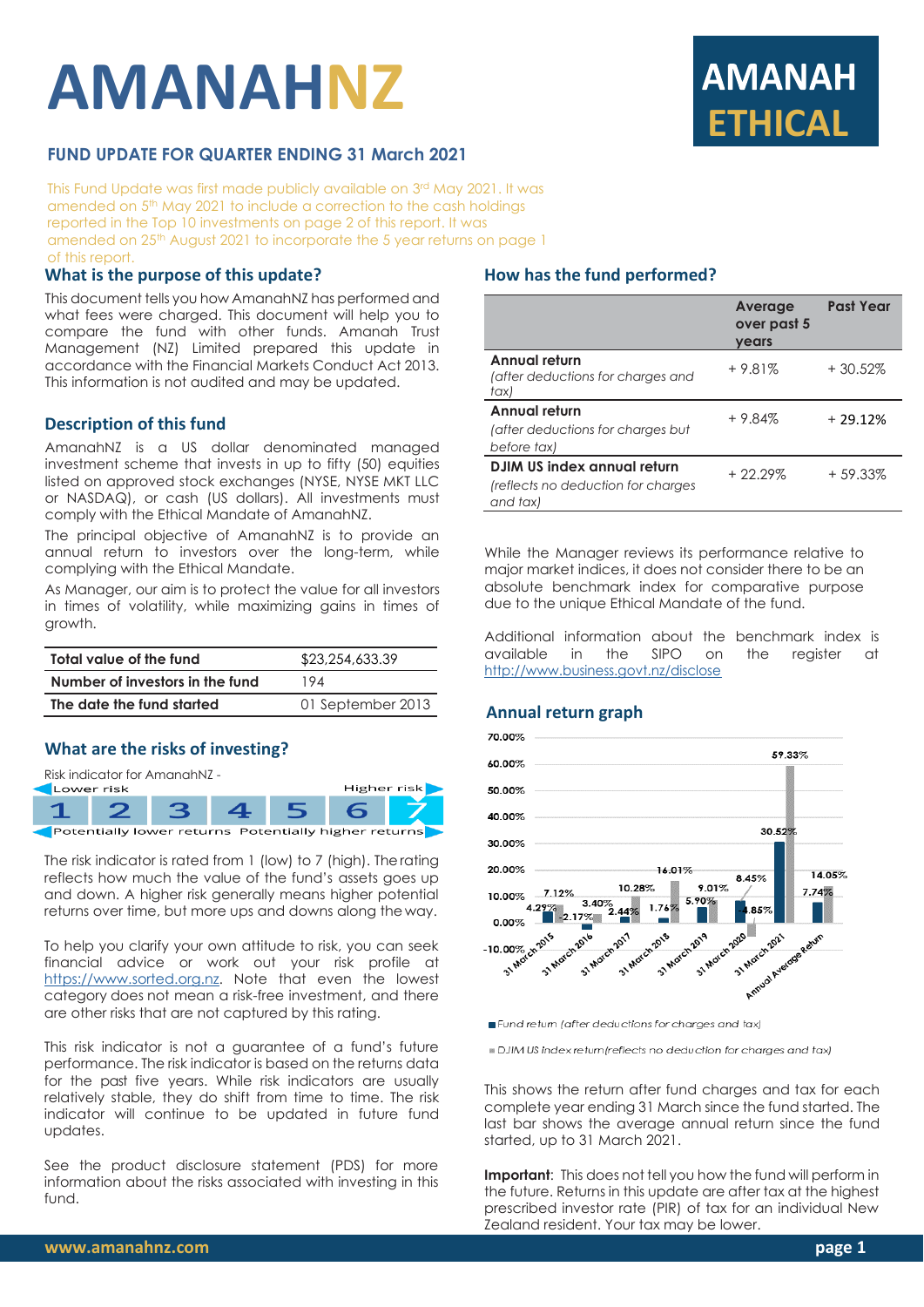# **What fees are investors charged?**

Investors in AmanahNZ are charged fund charges. In the year to 31 March 2020, these were:

|                                                       | % of net asset<br>value |
|-------------------------------------------------------|-------------------------|
| <b>Total fund charges</b>                             | 2.24%                   |
| Which are made up of:                                 |                         |
| <b>Total management and administration</b><br>charges | 1.67%                   |
| Including:                                            |                         |
| Manager's basic fee                                   | 1.25%                   |
| Other management and<br>administration charges*       | 0.42%                   |
| Total performance-based fees*                         | $0.57\%$                |

# **Example of how this applies to an investor**

Small differences in fees and charges can have a big impact on your investment over the long term.

Imran had \$10,000 in the fund at the start of the year and did not make any further contributions. At the end of the period, Imran made a profit after fund charges were deducted of \$2,912.00. (that is 29.12% of his initial \$10,000). Imran did not pay any other charges. This gives Imran a total return of \$2,912.00 for the year.

See the PDS for AmanahNZ on the offer register at <http://www.business.govt.nz/disclose> for more information about fees.

*\*The performance-based fees and other management and administration charges are estimates, based on historical costs. Please refer to note 1 at the end of this Fund Update for more information on how fees are charged.*

## **What does the fund invest in?**

#### **Actual investment mix**

This shows the types of assets that the fund invests in -



#### **Target investment mix**

This shows the mix of assets that the fund generally intends to invest in -

|                              | % of net asset<br>value |
|------------------------------|-------------------------|
| Cash and cash equivalents    | 20.00%                  |
| New Zealand fixed interest   | 0.00%                   |
| International fixed interest | 0.00%                   |
| Australasian equities        | 0.00%                   |
| International equities       | 80.00%                  |
| Listed property              | 0.00%                   |
| Unlisted property            | 0.00%                   |
| Commodities                  | 0.00%                   |
| Other                        | $0.00\%$                |

## **Top 10 investments**

| <b>Name</b>                  | % of net asset<br>value of the fund | <b>Type</b>               | Country              | <b>Credit rating (if</b><br>applicable) |
|------------------------------|-------------------------------------|---------------------------|----------------------|-----------------------------------------|
| 1. DriveWealth               | 29.13%                              | Cash and cash equivalents | United States        | Unrated                                 |
| 2. ASB Bank                  | 9.76%                               | Cash and cash equivalents | New Zealand          | $AA-$                                   |
| 3. Microsoft Corporation     | 2.77%                               | International equities    | United States        |                                         |
| 4. Apple Inc.                | 2.53%                               | International equities    | United States        |                                         |
| 5. Union Pacific Corporation | 2.25%                               | International equities    | United States        |                                         |
| 6. Alphabet Inc.             | 2.20%                               | International equities    | United States        |                                         |
| 7. Canadian National Railway | 2.17%                               | International equities    | <b>United States</b> |                                         |
| 8. Nike, Inc.                | 1.93%                               | International equities    | <b>United States</b> |                                         |
| 9. WNS (Holdings) Limited    | 1.93%                               | International equities    | <b>United States</b> |                                         |
| 10. Ericsson                 | 1.91%                               | International equities    | <b>United States</b> |                                         |

The top 10 investments make up 56.59% of the fund.